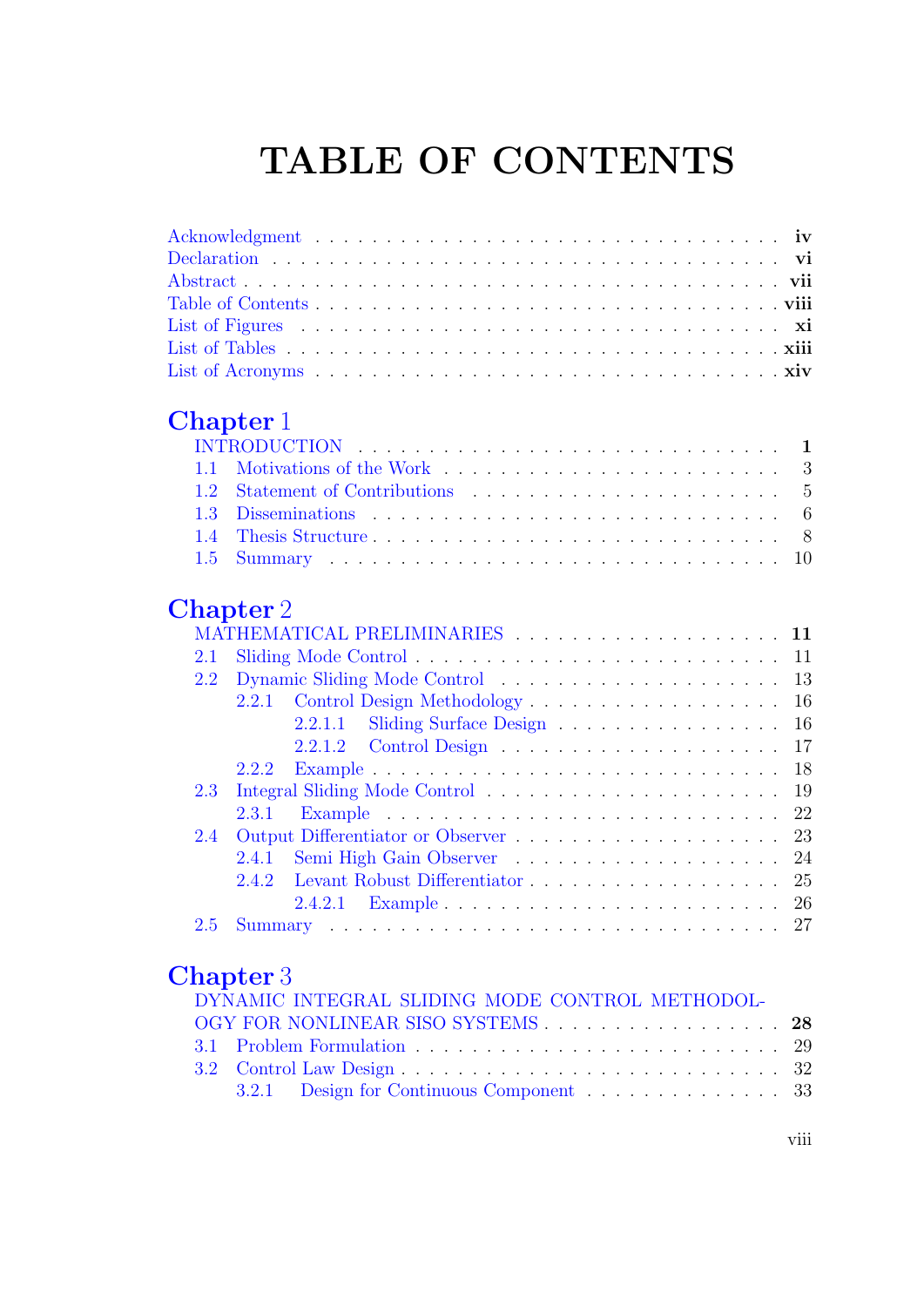|  | 3.3.1 Example 1: Nonlinear System 38          |
|--|-----------------------------------------------|
|  |                                               |
|  |                                               |
|  |                                               |
|  | 3.3.4.1 Case Study 1: $u = u + \zeta(x,t)$ 45 |
|  |                                               |
|  |                                               |

#### Chapter 4

|     |       | ROBUST DISMC FOR SISO NONLINEAR SYSTEMS WITH STATES                      |
|-----|-------|--------------------------------------------------------------------------|
|     |       | DEPENDENT MATCHED AND UNMATCHED UNCERTAINTIES<br>50                      |
| 4.1 |       | 52                                                                       |
| 4.2 |       | 54                                                                       |
|     | 4.2.1 | 55                                                                       |
|     | 4.2.2 | 55                                                                       |
| 4.3 |       | Stability Analysis in the Presence of uncertainties<br>56                |
|     | 4.3.1 | The System Operating Under Matched Uncertainties<br>56                   |
|     | 4.3.2 | The System Operating Under both Matched and Unmatched                    |
|     |       |                                                                          |
|     |       |                                                                          |
|     | 4.4.1 | System with Relative Degree Two $\dots \dots \dots \dots \dots \dots$ 61 |
|     |       | System Operated with Matched Uncertainty 62<br>4.4.1.1                   |
|     |       | The System Operated under Matched and Unmatched<br>4.4.1.2               |
|     |       |                                                                          |
|     | 4.4.2 | System with Relative Degree Three 63                                     |
|     |       | System Operated with Matched Uncertainty 64<br>4.4.2.1                   |
|     |       | System with Matched and Unmatched Uncertainties 64<br>4.4.2.2            |
| 4.5 |       |                                                                          |

## Chapter 5

|  | DISM CONTROL METHODOLOGY FOR NONLINEAR MIMO SYS-                    |  |
|--|---------------------------------------------------------------------|--|
|  |                                                                     |  |
|  |                                                                     |  |
|  |                                                                     |  |
|  |                                                                     |  |
|  | 5.2.2 Design of the Discontinuous Component $u_{01}^{(\beta_i)}$ 74 |  |
|  |                                                                     |  |
|  |                                                                     |  |
|  |                                                                     |  |
|  | 5.3.1.1 System Description in LGCCF 77                              |  |